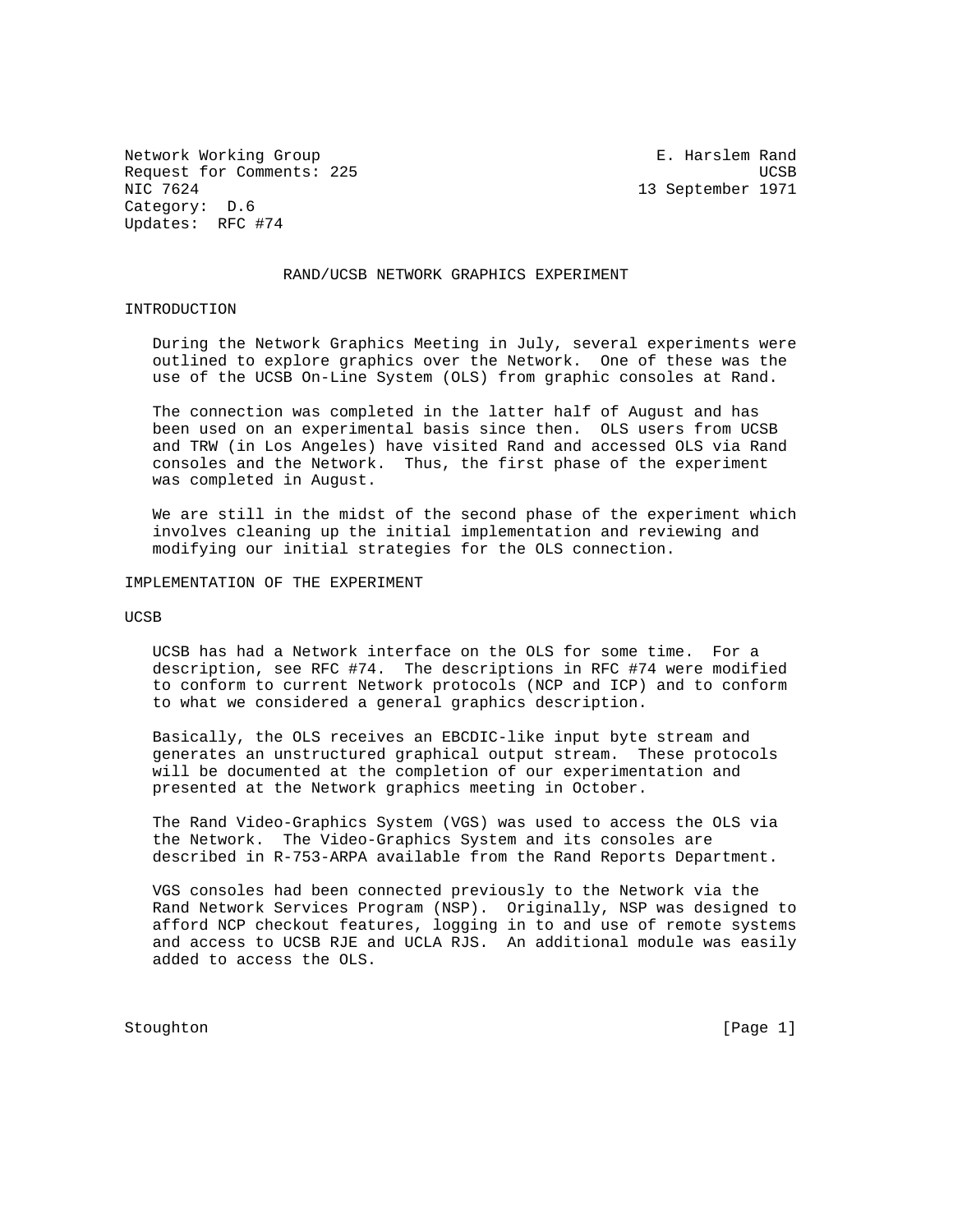Input to the OLS was done via a Rand tablet on a VGS console. Input to the OLS module in NSP is accomplished by moving the tablet cursor (not shown in the attached figures) which appears as a small dot on the screen to the desired function button and pressing the tablet pen down on the tablet.

 Figure 1 shows the initial display from the OLS module. The top of the screen has a feedback line, the remainder of the upper half is the output display from the OLS, and the lower half is a large sensitive area containing various function buttons (pic-table).

The sensitive areas fall into three classes:

 (1) the right most column (CALL, CLOSE) connects/disconnects to OLS over the Network. The third function (COPY) generates hardcopy via an SC 4060. (The figures are, in fact, SC 4060 hardcopy.)

 (2) The grid area contains the OLS function buttons normally on a special function keyboard. (See RFC #74.)

 (3) The lower area allows entry of number, characters and punctuation.

 Figure 2 shows the login sequence to OLS and Figure 3, SIN and COS curves from -PI to +PI generated by OLS.

Completion of the Experiment

 We plan to present the experiment at the October graphics meeting in two forms. First, a description of the protocols and techniques used in implementing the remote network connection along with conclusions. Second, we will make a film showing the use of the OLS from Rand and present it at the meeting.

Stoughton [Page 2]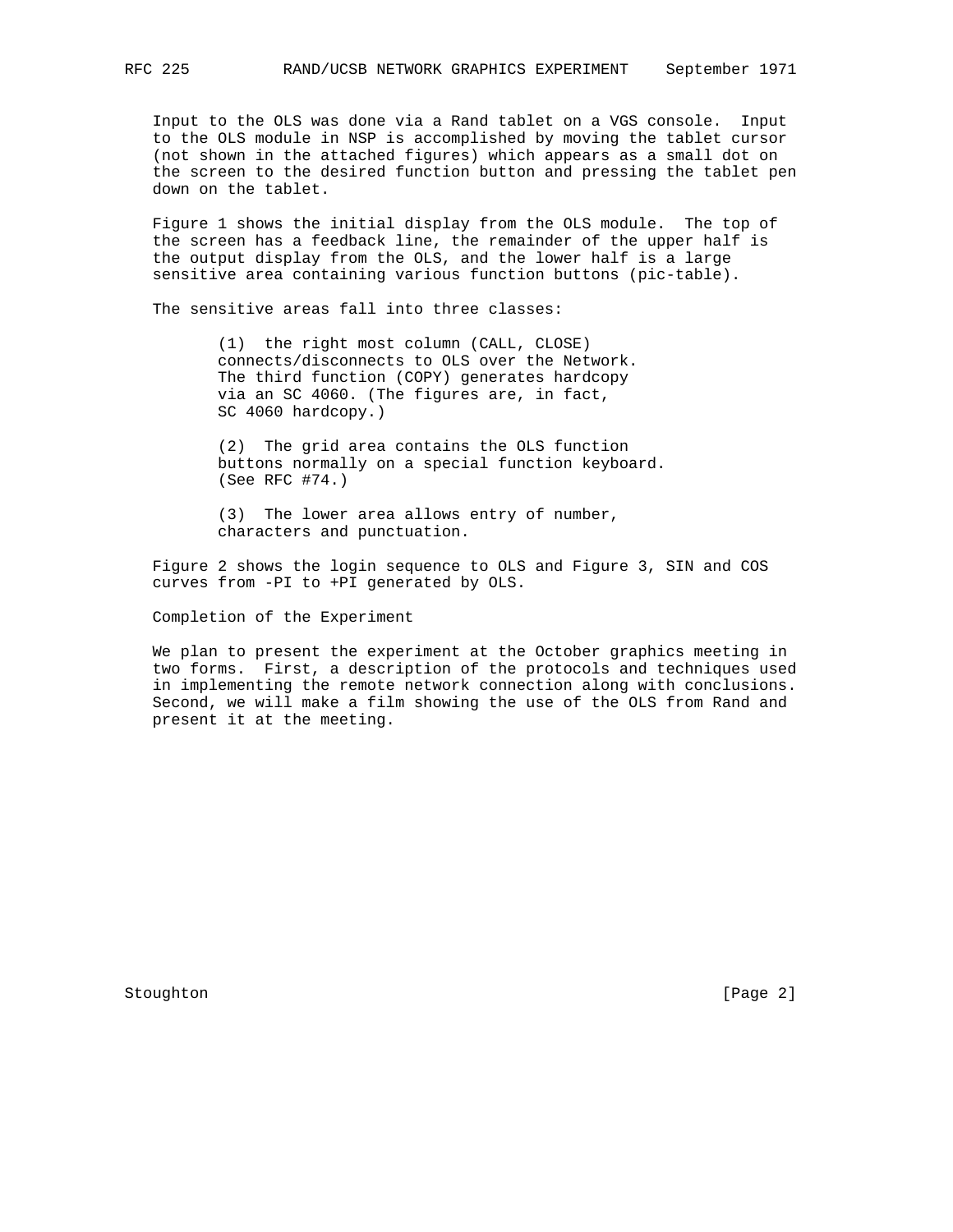

Stoughton [Page 3]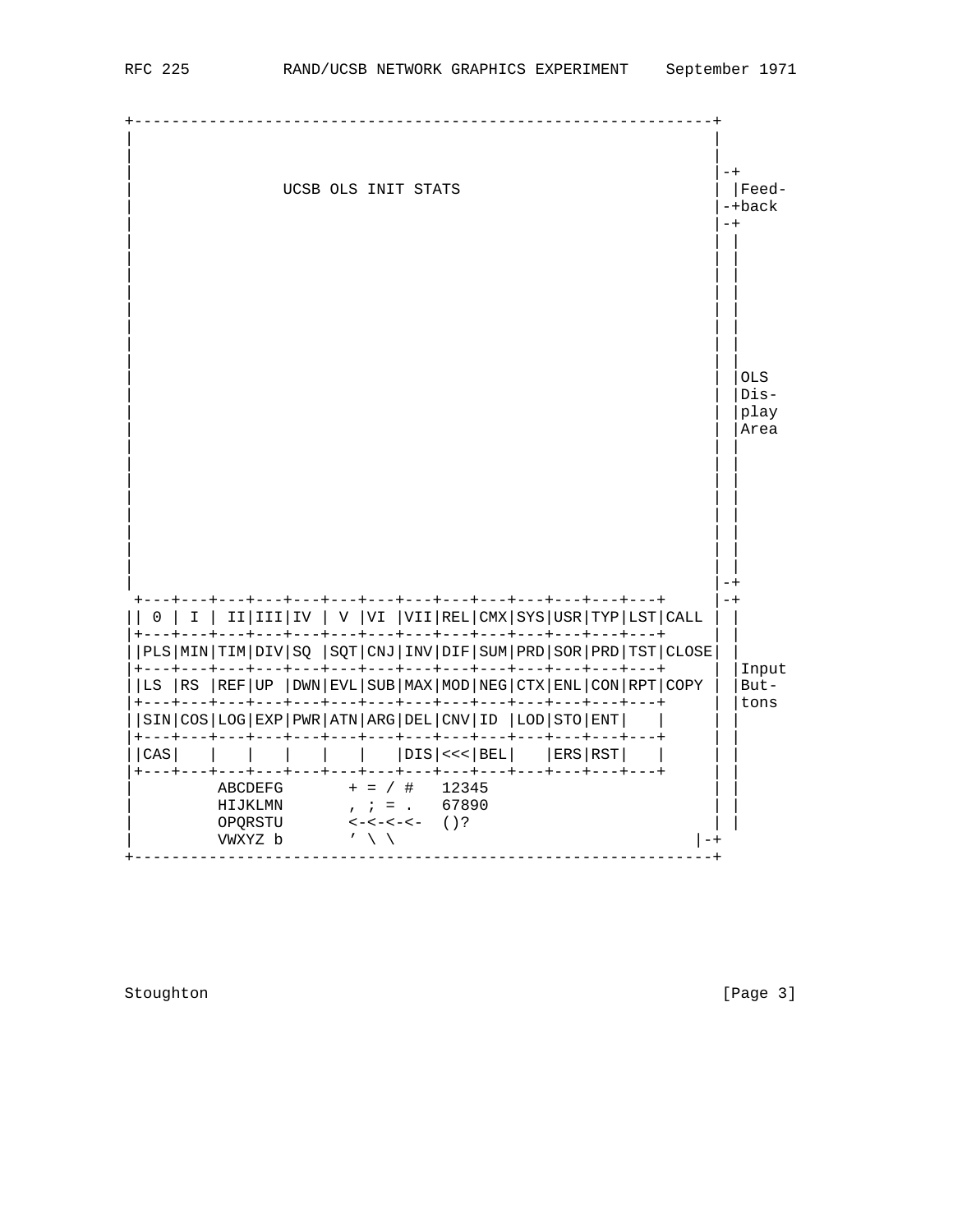| UCSB OLS CONNECTED<br><b>ENTER USER NUMBER 196</b><br>ID NUMBER=<br>USER NAME= ARPA<br>JOB NAME= RAND/RFC<br>AUTOSAVE CODE = 3     |                |            |             |  |  |  |  |  |  |                                                                                                                               |  |  |  |  | $-+$<br>$-+$                                                                                                                                            | Feed-<br>-+back |                               |
|------------------------------------------------------------------------------------------------------------------------------------|----------------|------------|-------------|--|--|--|--|--|--|-------------------------------------------------------------------------------------------------------------------------------|--|--|--|--|---------------------------------------------------------------------------------------------------------------------------------------------------------|-----------------|-------------------------------|
|                                                                                                                                    |                | LOAD MOLSF | FILE LOADED |  |  |  |  |  |  |                                                                                                                               |  |  |  |  |                                                                                                                                                         |                 | OLS<br>$Dis-$<br>play<br>Area |
|                                                                                                                                    | 0 <sup>1</sup> |            |             |  |  |  |  |  |  | ---+---+---+---+---+---+---+---+---+<br>-+---+---+---+---+---+---+---+---+---+---+---+-                                       |  |  |  |  | I   II III IV   V  VI  VII REL CMX SYS USR TYP LST CALL                                                                                                 | $-+$            |                               |
|                                                                                                                                    |                |            |             |  |  |  |  |  |  | +---+---+---+---+---+---+---+---+---+---+---+---+---+---+---+                                                                 |  |  |  |  | $ PLS MIN TIM DIV SQ SQT CN INV DIF SUM PRD SOR PRD TST CLOSE$<br>LS   RS   REF   UP   DWN   EVL   SUB   MAX   MOD   NEG   CTX   ENL   CON   RPT   COPY |                 | Input<br>$But -$              |
|                                                                                                                                    |                |            |             |  |  |  |  |  |  | -+---+---+---+---+---+---+---+---+---+---+---+-<br>SIN   COS   LOG   EXP   PWR   ATN   ARG   DEL   CNV   ID   LOD   STO   ENT |  |  |  |  |                                                                                                                                                         |                 | tons                          |
|                                                                                                                                    | CAS            |            |             |  |  |  |  |  |  | --+---+---+---+---+---+---+<br>$ DIS  <<  BEL $ $ ERS  RST $                                                                  |  |  |  |  |                                                                                                                                                         |                 |                               |
| --+---+---+---+---+---+---+---+<br>$+$ = / # 12345<br>ABCDEFG<br>$; i = . 67890$<br>HIJKLMN<br>OPQRSTU<br>VWXYZ b<br>$\cdot$ \ \ \ |                |            |             |  |  |  |  |  |  |                                                                                                                               |  |  |  |  |                                                                                                                                                         |                 |                               |

Stoughton [Page 4]